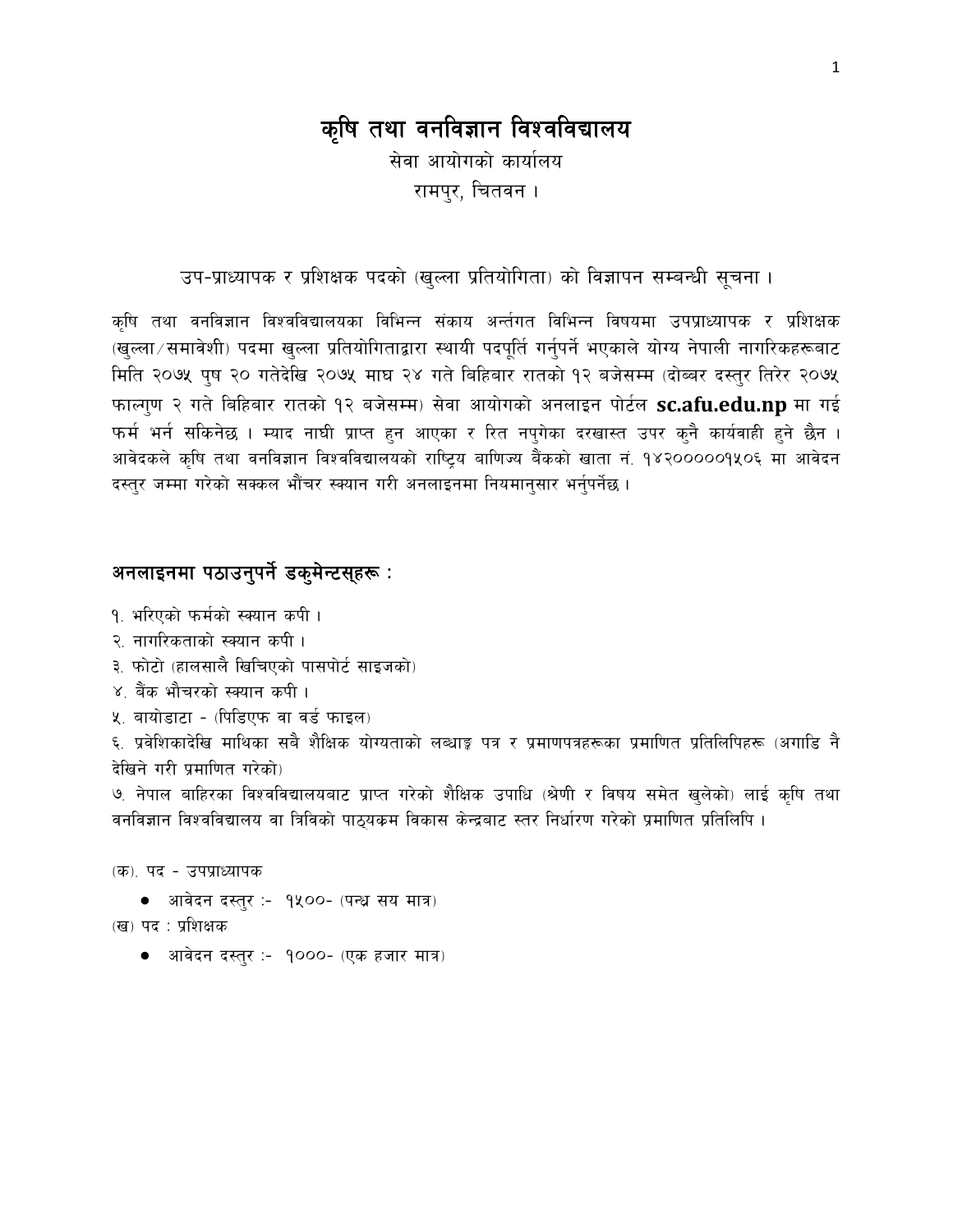#### पद: उपप्राध्यापक

#### संकाय: कृषि

| क.स | विज्ञापन नम्बर         | विषय                      | खुल्ला  | समावेशी |      |       |      |      |             |
|-----|------------------------|---------------------------|---------|---------|------|-------|------|------|-------------|
|     |                        |                           |         | महिला   | आ.ज. | मधेशी | दलित | अपाङ | पि. क्षेत्र |
|     | ३/०७५/०७६              | एग्रिबिजनेस म्यानेजमेन्ट् | O       |         |      |       |      |      |             |
|     | $8/00\%$ / 0 $0\%$     | एग्रिकल्चरल इकोनोमिक्स    | a       | a       |      |       |      |      |             |
|     | ५/०७५/०७६              | एग्रिकल्चरल इन्जिनियरिङ   | Ω       | a       |      |       |      |      |             |
| γ   | $\epsilon$ ⁄ ০७५ ⁄ ০७६ | एग्रोनोमी                 |         | q       |      |       |      |      |             |
| X   | $0/00$ अू $/00$ ६      | इन्टोमोलोजी               |         |         |      |       |      |      |             |
| ६   | $500\%$ / $\sim$       | इकोलोजी                   | a       |         |      |       |      |      |             |
| ৩   | ९/०७५/०७६              | हर्टिकल्चर                | o       |         |      |       |      |      |             |
| ς   | $90/09$ ४ / ०७६        | मेकानिकल इन्जिनियरिङ      | O       |         |      |       |      |      |             |
| ९   | $99/09$ ४ / ०७६        | प्लान्ट ब्रिडिङ           | $\circ$ | q       |      |       |      |      |             |
| 90  | १२/०७५/०७६             | प्लान्ट प्याथोलोजी        | Ω       | q       |      |       |      |      |             |
| 99  | १३/०७५/०७६             | स्वायल साइन्स             | O       |         |      |       |      |      |             |
| १२  | $98/00$ y $100$        | विड् साइन्स               |         |         |      |       |      |      |             |

## आवश्यक न्यूनत्तम योग्यता:

१. **एग्रिबिजनेस म्यानेजमेन्ट्** : मान्यता प्राप्त शिक्षण संस्थाबाट सम्बन्धित विषयमा कम्तीमा द्वितीय श्रेणीमा स्नातकोत्तर तह उत्तीर्ण गरेको ।

२. **एग्रिकल्चरल इकोनोमिक्स** : मान्यता प्राप्त शिक्षण संस्थाबाट सम्बन्धित विषयमा कम्तीमा द्वितीय श्रेणीमा स्नातकोत्तर तह उत्तीर्ण गरेको ।

३. एग्रिकल्वरल इन्जिनियरिड : B.Sc./B.E Agricultural Engineering उत्तीर्ण गरी Agri. Engineering विषयमा कम्तीमा द्वितीय श्रेणीमा स्नातकोत्तर तह उत्तीर्ण भएको ।

ਗ

B.Sc/B.E Agricultural Engineering उत्तीर्ण गरी निम्नान्सारको Agri. Engineering विषयमा कम्तीमा द्वितीय श्रेणीमा एम. एस्सी. उत्तीर्ण भएको ।

- M.Sc. Engineering in Water Resource Engineering
- M.Sc. Engineering in Technology and Innovation Engineering
- M.Sc Engineering in Land and Water Engineering
- M.Sc. Engineering in Climate Change and Development
- M.Sc. Engineering in Remote Sensing and GIS

४. **एग्रोनोमी** : मान्यता प्राप्त शिक्षण संस्थाबाट सम्बन्धित विषयमा कम्तीमा द्वितीय श्रेणीमा स्नातकोत्तर तह उत्तीर्ण गरेको ।

५. **इन्टोमोलोजी** : मान्यता प्राप्त शिक्षण संस्थाबाट बिएस्सी एजी उत्तीर्ण गरी इन्टोमोलोजी विषयमा द्वितीय श्रेणीमा स्नातकोत्तर तह उत्तीर्ण गरेको ।

६. **इकोलोजी**ः मान्यता प्राप्त शिक्षण संस्थाबाट बिएस्सी एजी उत्तीर्ण गरी Conservation Ecology विषयमा कम्तीमा दितीय श्रेणीमा स्नातकोत्तर तह उत्तीर्ण गरेको ।

७. **हर्टिकल्वर** : मान्यता प्राप्त शिक्षण संस्थाबाट सम्बन्धित विषयमा कम्तीमा द्वितीय श्रेणीमा स्नातकोत्तर तह उत्तीर्ण गरेको ।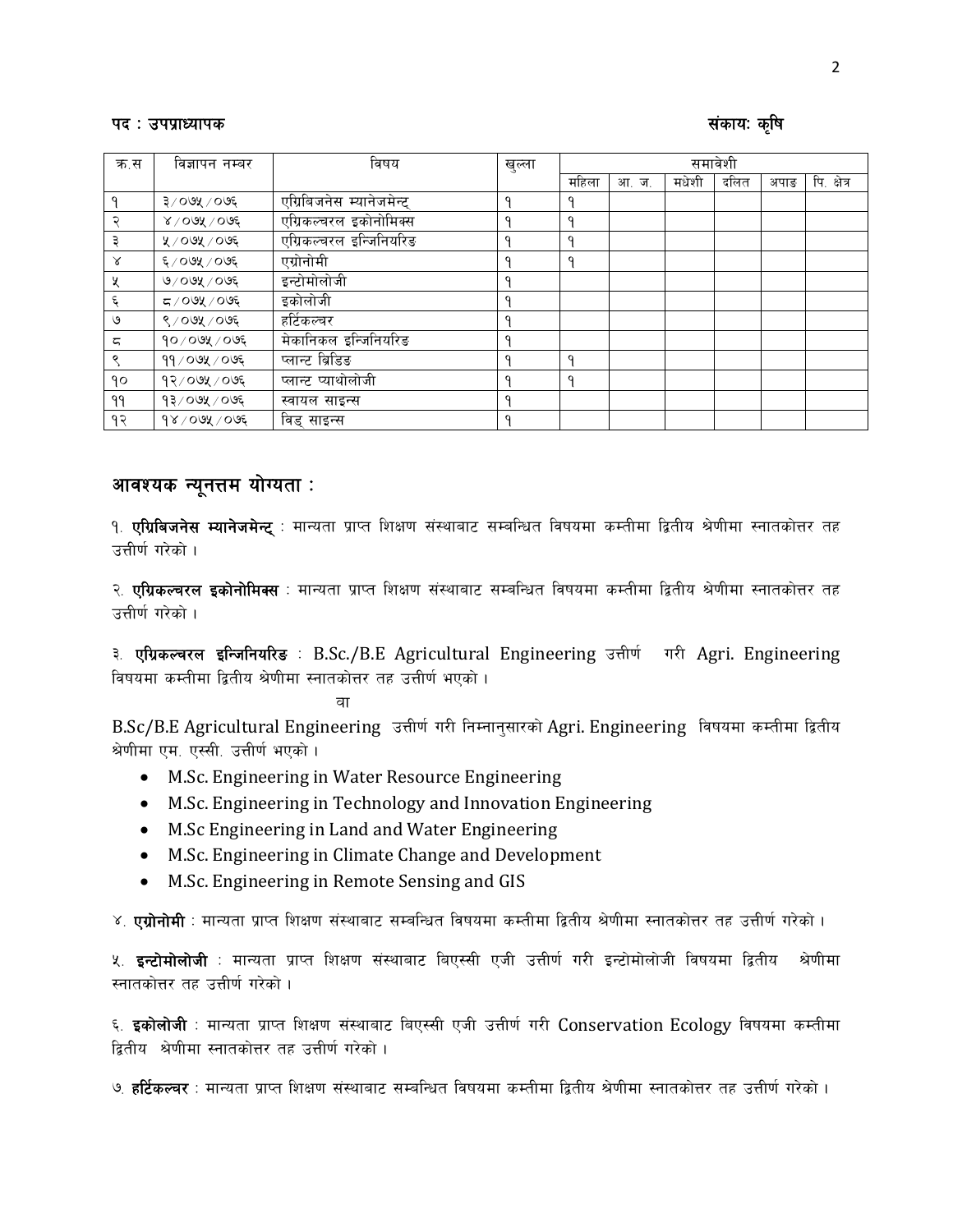$\epsilon$ . मेकानिकल इन्जिनियरिड: B.E in Mechanical Engineering गरी M.Sc. Mechanical Engineering विषयमा कम्तीमा द्वितीय श्रेणीमा उत्तीर्ण भएको

 $\overline{a}$  , and the contract of  $\overline{a}$  , and  $\overline{a}$ 

B.E Mechanical Engineering उतीर्ण गरी निम्नानुसारको M.Sc. Engineering विषयमा कम्तीमा द्वितीय श्रेणीमा उत्तीर्ण भएको ।

- M.Sc. Engineering in Mechanical system and design Engineering
- M.Sc. Engineering in Mechanical engineering design and manufacturing

९. प्लान्ट ब्रिडिड : मान्यता प्राप्त शिक्षण संस्थाबाट बिएस्सी एजी उत्तीर्ण गरी Genitics and plant breeding/ plant breeding विषयमा कम्तीमा द्वितीय श्रेणीमा स्नातकोत्तर तह उत्तीर्ण गरेको ।

१०. प्लान्ट प्याथोलोजी : मान्यता प्राप्त शिक्षण संस्थाबाट बिएस्सी एजी उत्तीर्ण गरी Plant pathology विषयमा कम्तीमा द्वितीय श्रेणीमा स्नातकोत्तर तह उतीर्ण गरेको ।

११. **स्वायल साइन्स** : मान्यता प्राप्त शिक्षण संस्थाबाट बिएस्सी एजी उत्तीर्ण गरी स्वायल साइन्स विषयमा कम्तीमा द्वितीय श्रेणीमा स्नातकोत्तर तह उत्तीर्ण गरेको ।

१२. विड् साइन्स : मान्यता प्राप्त शिक्षण संस्थाबाट बिएस्सी एजी उत्तीर्ण गरी Weed science/ Agronomy-weed science विषयमा कम्तीमा द्वितीय श्रेणीमा स्नातकोत्तर तह उत्तीर्ण गरेको ।

## kb M pkk|fWofks ;+sfoM kz' lrlsT;f, kz'lj1fg tyf dT:o lj1fg

| क.स      | विज्ञापन नम्वर   | विषय                                 | खुल्ला | समावेशी |      |       |      |      |             |
|----------|------------------|--------------------------------------|--------|---------|------|-------|------|------|-------------|
|          |                  |                                      |        | महिला   | आ.ज. | मधेशी | दलित | अपाङ | पि. क्षेत्र |
| ۹        | १५ ⁄ ०७५ ⁄ ०७६   | एनिमल ब्रिडिड एण्ड बायोटेक्नोलोजी    | ۹      |         |      |       |      |      |             |
| २        | १६/०७५/०७६       | एनिमल न्युट्रिसन                     | ۹      |         |      |       |      |      |             |
| ३        | $90$ / ०७५ / ०७६ | डेरी साइन्स एण्ड टेक्नोलोजी          | ۹      |         |      |       |      |      |             |
| Χ        | $95/09$ ४/०७६    | फिसरिज्                              | २      | ٩       |      |       |      |      |             |
| χ        | १९/०७५/०७६       | लाइभस्टक प्रोडक्सन एण्ड म्यानेजमेन्ट | ۹      |         |      |       |      |      |             |
| ६        | २०/०७५/०७६       | मेडिकल बायोकेमेष्टी                  | ۹      |         |      |       |      |      |             |
| ও        | २१ / ०७५ / ०७६   | मिट साइन्स एण्ड टेक्नोलोजी           | ۹      |         |      |       |      |      |             |
| ς        | २२/०७५/०७६       | भेट् पारासाइटोलोजी                   | ۹      |         |      |       |      |      |             |
| ९        | २३/०७५/०७६       | भेट् फर्माकोलोजी                     | ۹      |         |      |       |      |      |             |
| ٩o       | २४ / ०७५ / ०७६   | भेट फिजियोलोजी                       | ۹      |         |      |       |      |      |             |
| ۹۹       | २५ / ०७५ / ०७६   | भेट् पब्लिक हेल्थ                    | ۹      |         |      |       |      |      |             |
| १२       | २६ / ०७५ / ०७६   | भेट् प्याथोलोजी                      | ٩      |         |      |       |      |      |             |
| ۹३       | २७/०७५/०७६       | भेट् मेडिसिन                         | ۹      |         |      |       |      |      |             |
| $\delta$ | २८/०७५/०७६       | भेट् सर्जरी                          | ۹      |         |      |       |      |      |             |
| 9X       | २९ / ०७५ / ०७६   | भेट् थेरियोजेनोलोजी                  | ۹      |         |      |       |      |      |             |

**आवश्यक न्यूनत्तम शैक्षिक योग्यता** : मान्यता प्राप्त शिक्षण संस्थाबाट सम्बन्धित विषयमा कम्तीमा द्वितीय श्रेणीमा स्नाकातोत्तर तह उत्तीर्ण गरेको ।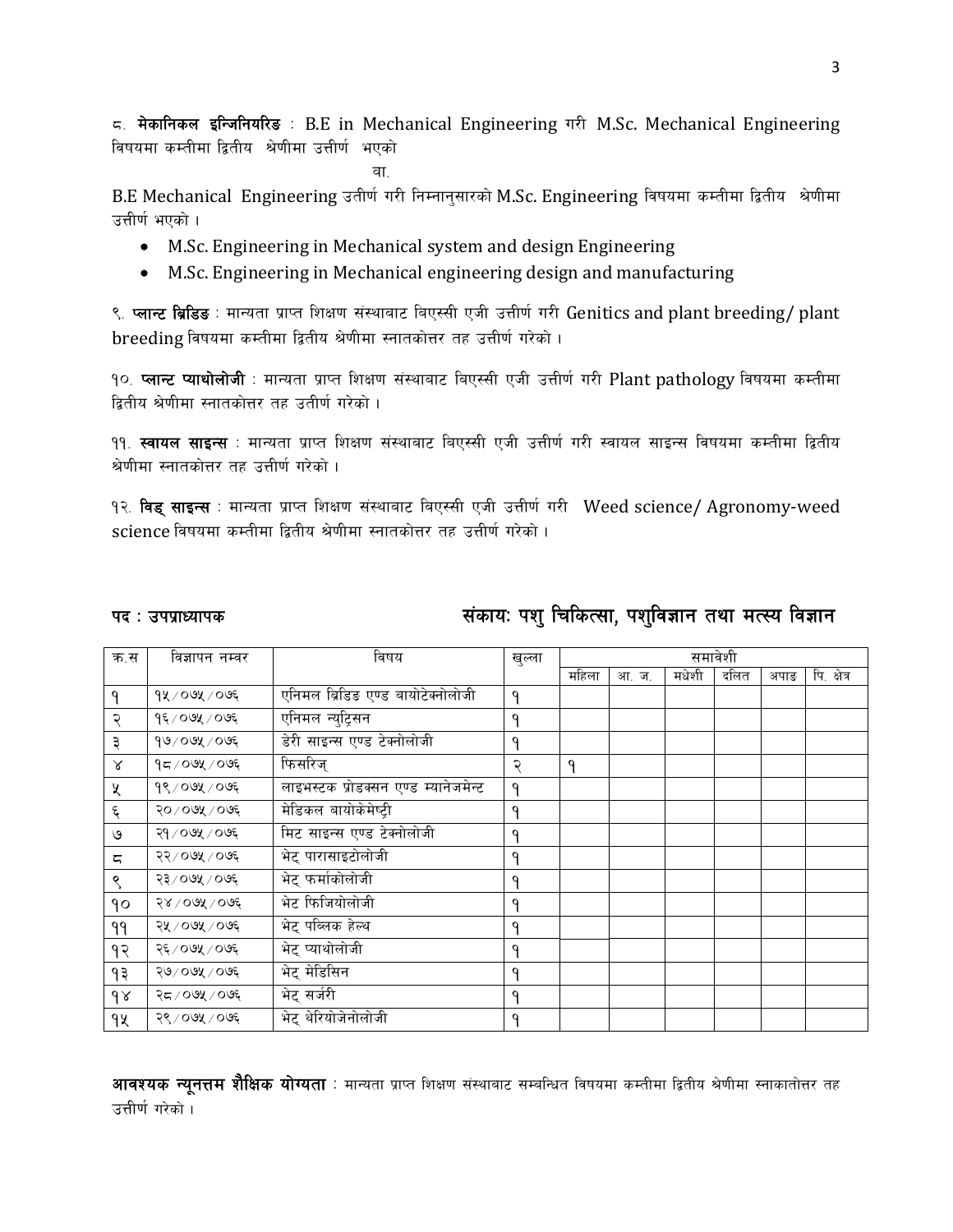### kbm pk–k|fwd=k|fwd=k|fwd=k|fwd=k|fwd=k|fwd=k|fwd=k|fwd=k|fwd=k|fwd=k|fwd=k|fwd=k|fwd=k|fwd=k|fwd=k|fwd=k|fwd=k

| क.स | विज्ञापन नम्वर     | विषय                 | खुल्ला | समावेशी |      |       |      |      |             |  |
|-----|--------------------|----------------------|--------|---------|------|-------|------|------|-------------|--|
|     |                    |                      |        | महिला   | आ.ज. | मधेशी | दलित | अपाङ | पि. क्षेत्र |  |
|     | ३०/०७५/०७६         | बोटनी                |        |         |      |       |      |      |             |  |
|     | ३१ / ०७५ / ०७६     | फरेष्टी              |        |         |      |       |      |      |             |  |
|     | ३२/०७५/०७६         | फरेष्ट म्यानेजमेन्ट  |        |         |      |       |      |      |             |  |
|     | ३३/०७५/०७६         | सिल्मिकल्चर          |        |         |      |       |      |      |             |  |
|     | $38/00$ ७५ / ०७६   | वाटरसेड म्यानेजमेन्ट |        |         |      |       |      |      |             |  |
|     | ३५ $/$ ०७५ $/$ ०७६ | वाइल्डलाइफ           |        |         |      |       |      |      |             |  |

### आवश्यक न्यूनतम योग्यता:

१. बोट्नी : मान्यता प्राप्त शिक्षण संस्थाबाट वनस्पतिशास्त्रमा Plant systematic/ Taxonomy विषयमा Specialization सहित वनस्पतिशास्त्रमा स्नातकोत्तर तह कम्तीमा द्वितीय श्रेणीमा उत्तीर्ण गरेको ।

<mark>२. फरेष्टी</mark> : मान्यता प्राप्त शिक्षण संस्थाबाट फरेष्टी विषयमा स्नातकोत्तर तह द्वितीय श्रेणीमा उत्तीर्ण गरेको

वा

मान्यता प्राप्त शिक्षण संस्थाबाट फरेप्टी विषयमा स्नातक गरी watershed management वा Natural resource management and rural development (NRMRD) मा स्नातकोत्तर तह कम्तीमा द्वितीय श्रेणीमा उत्तीर्ण गरेको । <mark>३. फरेष्ट म्यानेजमेन्ट</mark> : मान्यता प्राप्त शिक्षण संस्थाबाट फरेष्ट म्यानेजमेन्ट विषयमा स्नातकोत्तर तह कम्तीमा द्वितीय श्रेणीमा उत्तीर्ण

गरेको $\perp$ 

वा

मान्यता प्राप्त शिक्षण संस्थाबाट बिएससी फरेष्टी उत्तीर्ण गरी फरेष्ट म्यानेजमेन्ट विषयसहित स्नातकोत्तर तह कम्तीमा द्वितीय श्रेणीमा उत्तीर्ण गरेको ।

 $\,$ ४) सिल्भिकल्चर : मान्यता पाप्त शिक्षण संस्थाबाट सिल्भिकल्चर विषयमा स्नातकोत्तर तह कम्तीमा दितीय श्रेणीमा उतीर्ण गरेको

वा

मान्यता प्राप्त शिक्षण संस्थाबाट बिएससी फरेष्टी उत्तीर्ण गरी सिल्भिकल्चर विषयसहित स्नातकोत्तर तह कम्तीमा द्वितीय श्रेणीमा उतीर्ण गरेको ।

**४. वाटरसेड म्यानेजमेन्ट** : मान्यता प्राप्त शिक्षण संस्थाबाट वाटरसेड म्यानेजमेन्ट विषयमा स्नातकोत्तर तह कम्तीमा द्वितीय श्रेणीमा उतीर्ण गरेको

वा

मान्यता प्राप्त शिक्षण संस्थाबाट बिएससी फरेप्टी उतीर्ण गरी बाटरसेड म्यानेजमेन्ट विषयसहित स्नातकोत्तर तह कम्तीमा द्वितीय श्रेणीमा उतीर्ण गरेको ।

६. वाइल्डलाइफ : मान्यता प्राप्त शिक्षण संस्थाबाट वाइल्डलाइफ विषयमा स्नातकोत्तर तह कम्तीमा द्वितीय श्रेणीमा उतीर्ण गरेको

 $\overline{a}$ 

मान्यता प्राप्त शिक्षण संस्थाबाट बिएससी फरेष्ट्री उत्तीर्ण गरी Wildlife/protected area management/ wildlife and protected area management/ biodiversity conservation and protected area management विषयसहित स्नातकोत्तर तह कम्तीमा द्वितीय श्रेणीमा उत्तीर्ण गरेको ।